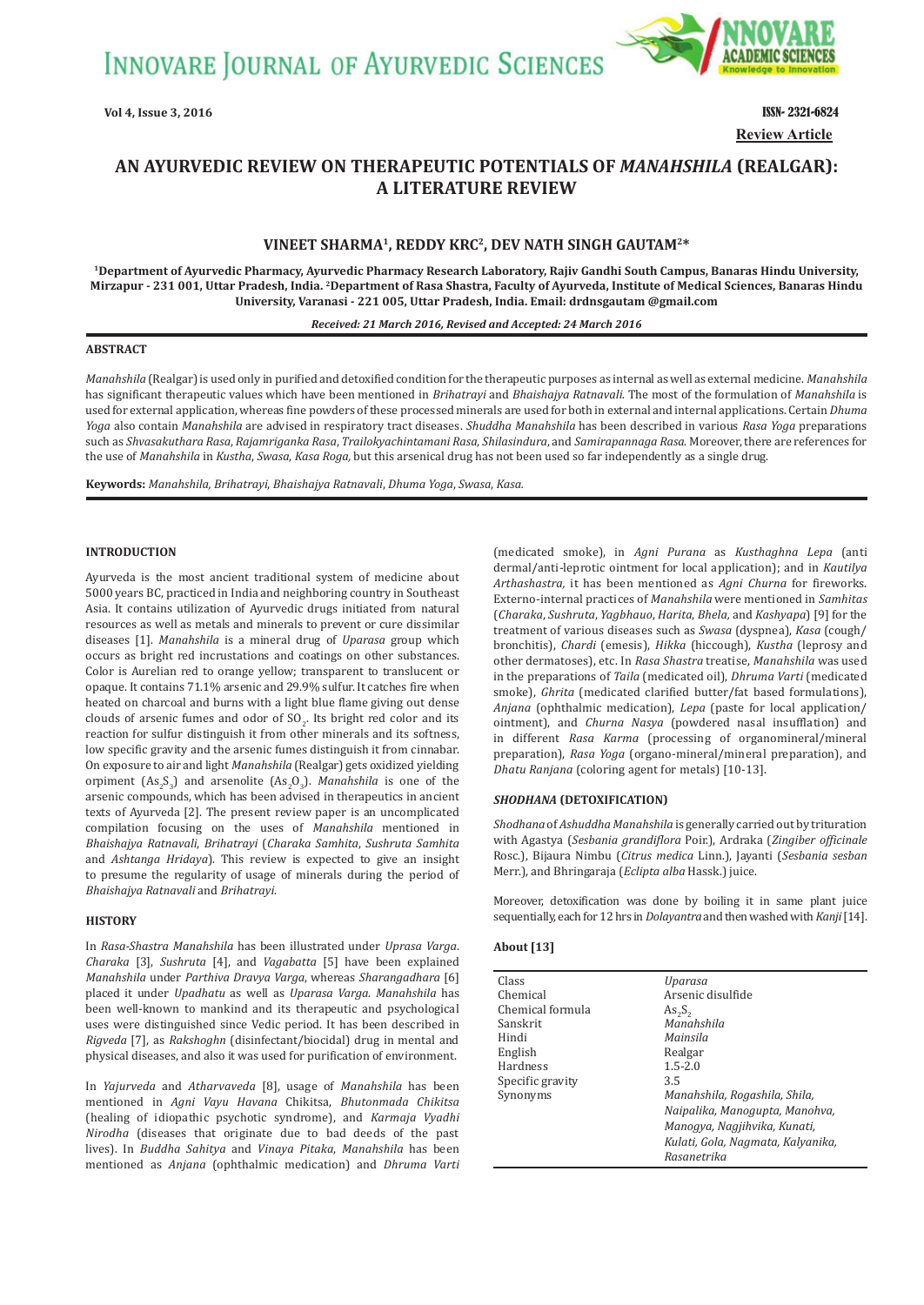# **Vernacular name [13]**

| Hindi, Gujarati, Marathi, Kannada | Mansil                |
|-----------------------------------|-----------------------|
| Bengali                           | Manganch              |
| Telugu                            | Manushila             |
| Tamil                             | Kudire-Palpashanam    |
| Malayalam                         | Warangan              |
| English                           | Realgar, Red orpiment |

### **Ayurvedic properties [13]**

| Guna (quality)                 | Snigdha, Guru, Sara |
|--------------------------------|---------------------|
| Rasa (taste)                   | Madhura, Tikta      |
| Virya (energy)                 | Ushna               |
| Vipaka (post-digestive effect) | Madhura             |

#### **Therapeutic utilization of** *Manahshila* **in Charaka [3]**

| References                   | <b>Formulation</b>  | <b>Therapeutic uses</b> |
|------------------------------|---------------------|-------------------------|
| Utilization in therapeutics: |                     |                         |
| Internal administration      |                     |                         |
| Sutra 5/26                   | Dhooma Yoga         | Shiro Virechana         |
| Chikitsa 17/77               | Dhooma Yoga         | Hikka, Swasa            |
| Chikitsa 17/145              | Manahshiladi Ghrita | Hikka, Swasa            |
| Chikitsa 18/52               | Leha Yoga           | Kasa, Hikka,            |
|                              |                     | Swasa                   |
| Chikitsa 18/69               | Dhooma Yoga         | Vataja Kasa             |
| Chikitsa 18/71               | Dhooma Yoga         | Vataja Kasa             |
| Chikitsa 18/73               | Dhooma Yoga         | Vataja Kasa             |
| Chikitsa 18/74               | Dhooma Yoga         | Vataja Kasa             |
| Chikitsa 18/75               | Dhooma Yoga         | Vataja Kasa             |
| Chikitsa 18/130              | Dhooma Yoga         | Vataja Kasa             |
| Chikitsa 18/146              | Dhooma Yoga         | Ksataja Kasa            |
| Chikitsa 18/147              | Dhooma Yoga         | Ksataja Kasa            |
| Chikitsa 18/169              | Haritaki Leha       | Swasa, Kasa             |
| Chikitsa 20/39               | Leha Yoga           | Chardi                  |
| Chikitsa 23/55               | Mrita Sanjivani     | Visha                   |
|                              | Agada               |                         |
| Chikitsa 23/78               | Maha Gandha Hasti   | Visha                   |
| Chikitsa 26/152              | Pradhamana Nasya    | Pinasa                  |
|                              | Yoga                |                         |
| Utilization in therapeutics: |                     |                         |
| <b>External application</b>  |                     |                         |
| Sutra 3/5                    | Pradeha Yoga        | Kushtha                 |
| Sutra 3/10                   | Avacurna Yoga       | Kushtha                 |
| Sutra 3/12                   | Pradeha Yoga        | Kushtha                 |
| Sutra 3/12                   | Pradeha Yoga        | Kushtha                 |
| Sutra 3/15                   | Lepa Yoga           | Kushtha                 |
| Chikitsa 3/306               | Anjana Yoga         | Vishama Jwara           |
| Chikitsa 7/117               | Lepa Yoga           | Sidhma                  |
| Chikitsa 7/167               | Shamana Lepa        | Switra                  |
| Chikitsa 7/170               | Lepa Yoga           | Kilasa                  |
| Chikitsa 23/78               | Agadahara Lepa      | Visha, Timira           |
|                              | Yoga                |                         |
| Chikitsa 23/190              | Lepa Yoga           | Sarva Shotha,           |
|                              |                     | Visha                   |
| Chikitsa 23/192              | Lepa Yoga           | Sarva Visha             |
| Chikitsa 23/213              | Pancha Shirisha     | Vishahara               |
|                              | Agada               |                         |
| Chikitsa 25/114              | Lepa Yoga           | Twak Janana             |
| Chikitsa 26/196              | Peetaka Churna      | Mukha Roga              |
| Chikitsa 26/235              | Varti Yoga          | Netra Roga              |
| Chikitsa 26/250              | Anjana Yoga         | Netra Roga              |
|                              |                     |                         |
| Chikitsa 26/252              | Sukhavati Varti     | Netra Roga              |
| Other references             |                     |                         |
| Sutra 1/70                   | Classified under    |                         |
|                              | Parthiva Dravya     |                         |

### **Therapeutic utilization of** *Manahshila* **in** *Sushruta Samhita* **[4]**

| <b>References</b>            | <b>Formulation</b> | Therapeutic uses  |
|------------------------------|--------------------|-------------------|
| Utilization in therapeutics: |                    |                   |
| Internal administration      |                    |                   |
| Chikitsa 40/4                | Dhooma varti       | Kasa              |
| Uttara 51/50                 | Dhooma varti       | Hikka, Shwasa     |
| Utilization in therapeutics: |                    |                   |
| <b>External application</b>  |                    |                   |
| Chikitsa 2/69                | Ropana Taila       | Vrana Chikitsa    |
| Chikitsa 20/24               | Lepa               | Indralupta        |
| Chikitsa 20/54               | Ropana Taila       | Valmika           |
| Uttara 11/16                 | Anjana             | Kandu             |
| Uttara 12/16                 | Anjana             | Sirotpata         |
| Uttara 12/29                 | Anjana             | Shukra nashaka    |
| Uttara 13/7                  | Application        | Lekhyaroga        |
| Uttara 14/4                  | Application        | Bhedhyaroga       |
|                              |                    | (Bisgranthi)      |
| Uttara 14/7                  | Application        | Bhedhyaroga       |
|                              |                    | (Anjananamika)    |
| Uttara 17/7                  | Anjana             | Drushtigata roga  |
| Uttara 17/18                 | Varti              | Ratryandha        |
| Uttara 17/39                 | Rasakriya          | Pittaja Timira    |
| Uttara 17/43                 | Rasakriya          | Kaphaja Timira    |
| Uttara 18/98                 | Anjana             | Netraroga         |
| Uttara 18/100                | Anjana             | Timira            |
| Uttara 19/14                 | Anjana             | Nayana Abhighata  |
| Uttara 21/48                 | Taila              | Karna Roga        |
| Uttara 26/34                 | Nasya              | Shiroroga         |
| Uttara 35/7                  | Bali in Goshala    | Mukhamandika      |
| Uttara 39/263                | Nasya              | Jwara Pratishedha |
| Uttara 50/18                 | Swedana            | Hikka             |
| Other references             |                    |                   |
| Sutra 1/32                   | Parthiva Drug      | Classification    |

### **Therapeutic utilization of** *Manahshila* **in** *Ashtanga Hridaya* **[5]**

| <b>References</b>            | Formulation      | Therapeutic uses    |
|------------------------------|------------------|---------------------|
| Utilization in therapeutics: |                  |                     |
| Internal application         |                  |                     |
| Chikitsa 3/168               | Haritaki Avaleha | Swasa, Kasa         |
| Chikitsa 6/20                | Licking with     | Chardi, Trishna,    |
|                              | honey            | Hridroga            |
| Utilization in therapeutics: |                  |                     |
| External application         |                  |                     |
| Chikitsa 1/162               | Anjana           | Vishamajwara        |
| Chikitsa 13/38               | Tailanirmana     | Medoja Vriddhi      |
| Chikitsa 19/73               | Lepa             | Sidhma and Switra   |
| Uttara 9/23                  | Pratisarana      | Kaphotklishtharoga  |
| Uttara 11/24                 | Anjana           | Timira, Arma        |
| Uttara 13/25                 | Anjana           | Timira              |
| Uttara 13/29                 | Bhaskaranjana    | Timira              |
| Uttara 13/70                 | Vimala Varti     | Timira              |
| Uttara 16/5                  | Lepa             | Kaphaja Abhishyanda |
| Uttara 16/5                  | Pottali          | Netraroga           |
| Uttara 16/52                 | Anjana           | Kandu               |
| Uttara 24/28                 | Lepa             | Indralupta          |
| Uttara 36/82                 | Vajragada        | Snake poison        |
| Uttara 37/44                 | Antidote         | Scorpion poison     |

### **Ethnomedicinal use of** *Manahshila* **in** *Charaka Samhita* **[15]**

- 1. *Manahshila* (Realgar), Saindhava lavana (rock salt), Pippali (*Piper longum*) triturated with sesame oil and make a paste this paste is given by *Nasya* (snuffing) for the treatment of cough (Charaka Chikitsa 3/306).
- 2. *Manahshila*, Kasisa (green vitriol), *Kustha* (*Saussurea lappa*), Tamalpatra (*Cinnamomum tamala*), and Maricha (*Piper nigrum*), these are mixed with sesame oil and applied as a paste for 1-month to curing of leucoderma (Charaka Chikitsa 7/117).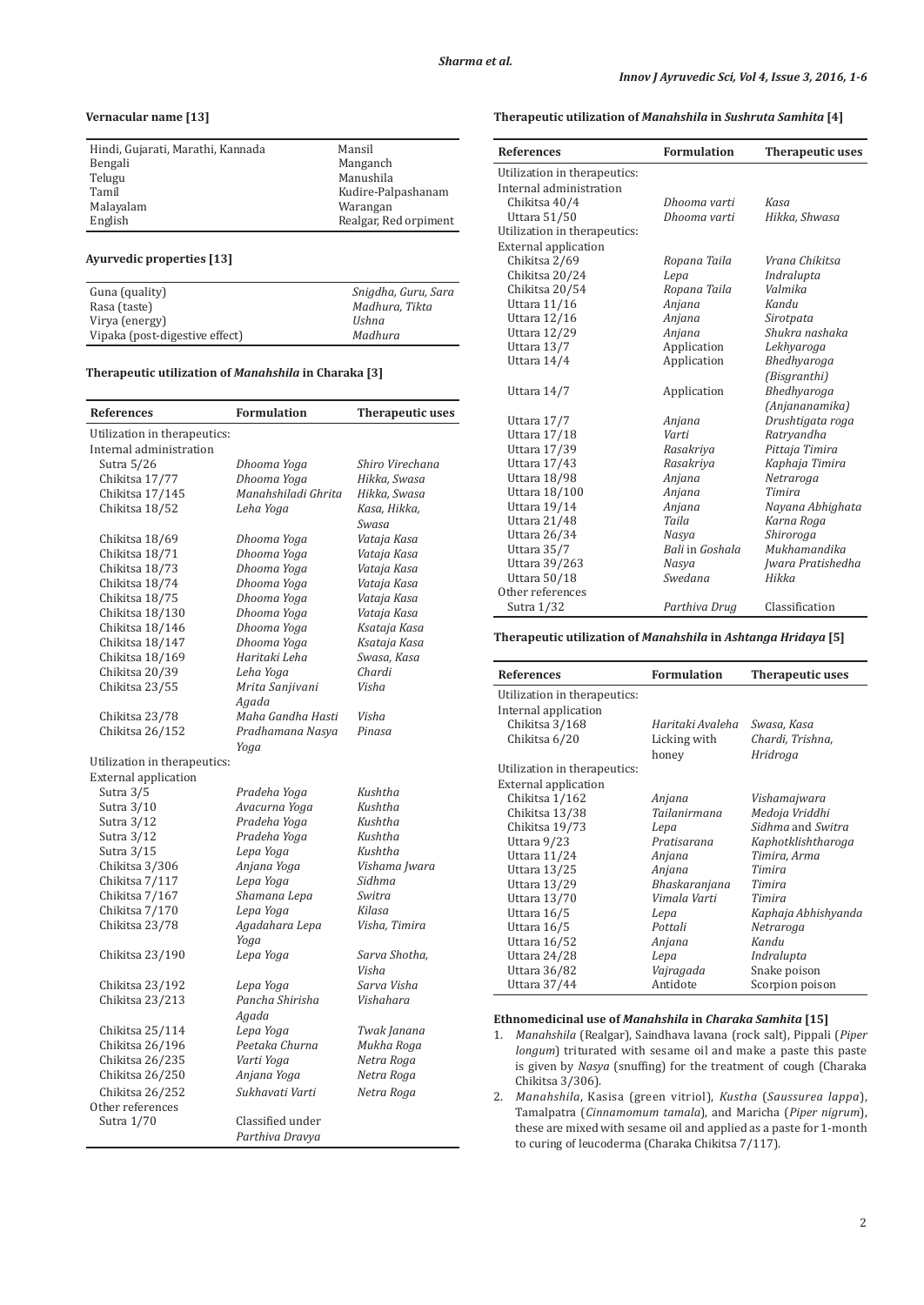- 3. *Manahshila*, *Vidanga* (*Embelia ribes*), Kasisa, Rocana (*Bambusa arundinaceae*), and Kanakpushpi (*Argemone mexicana*) along with rock salt are applied as a paste for alleviation of leucoderma (Charaka Chikitsa 7/167).
- 4. *Manahshila*, Orpiment, Haridra (*Curcuma longa*), Patra, Eranda (*Ricinus communis*), Laksha, Devdaru (*Cedrus deodara*), and Mamsi(*Nardostachys jatamansi*) should be powdered together and made in to sticks such stick smeared with ghee should be smoked for the curing of hiccup and dyspnea (Charaka Chikitsa 17/77).
- 5. *Ghee* should be cooked with *Manahshila*, Sarjarasa (*Shorea robusta*), Laksha (*Rosa centifolia*), Haridra, Padmaka (*Prunus cerasoides*), Manjistha (*Rubia cordifolia*), and *Ela* (*Elettaria cardamomum*) for the treatment of hiccup and dyspnea (Charaka Chikitsa 17/145).
- 6. The intake as linctus of vidanga (*E. ribes*), rock salt, *Kustha*, Trikatu churna (*P. longum*, *P. nigrum*, *Z. ofϔicinale* in equal ratio), Hingu (*Ferula assa-foetida*), and *Manahshila* mixed with honey and ghee subdues cough, hiccup and dyspnea (Charaka Chikitsa 18/52).
- 7. *Manahshila*, Ela, Maricha (*P. nigrum*), Yavakshara (ash of *Hordeum vulgare*), Anjana, Kutannata (*Oroxylum indicum*), Vamslocana (*B. arundinacea*), Saivala (*Blyxa saivala*), linseed cloth piece, and rohisa (*Cymbopogon martinii*) are used as smoking to cure cough, hiccup and dyspnea (Charaka Chikitsa 18/73).
- 8. Realgar and Orpiment mixed with pippali and sunthi (*Z. officinale*) are used for smoking to cure cough, hiccup and dyspnea (Charaka Chikitsa 18/74).
- 9. Prapaundrika (*Nymphaea lotus*), Madhuka (*Madhuca longifolia*), Sarngesta (*Abrus precatorius*), Realgar, Maricha, Pippali, Draksa (*Vitis vinifera*), Ela, ϐlower stalk of Surasa (*Ocimum sanctum*). All power together is made into smoking sticks rolled with the pieces of linseed cloth. This smeared with ghee should be smoked followed by intake of milk or water added with jaggery (Charaka Chikitsa 18/71).
- 10. Bark of Ingudi (*Balanites aegyptiaca*), two types of Brihati (*Solanum indicum*), Talmuli (*Curculigo orchioides*), Realgar, Karpasa (*Gossypium herbaceum*) seeds and Ashwagandha (*Withania somnifera*), the smoking of these alleviates cough (Charaka Chikitsa 18/75).
- 11. The Kostaki fruit pulp is mixed with *Manahshila* should be smoked to cure Vatika cough (Charaka Chikitsa 18/130).
- 12. Linseed cloth piece impregnated with Realgar, Palasa (*Butea monosperma*), Ajagandhi, Twakkshiri and Sunthi (*Z. ofϔicinale*) should be made into stick and smoked followed by intake of sugarcane juice or jaggery water (Charaka Chikitsa 18/146).
- 13. Pounding Realgar with equal fresh leaves of Vata (*Ficus benghalensis*) and mixing it with ghee one should smoke it followed by the diet of patridge meat (Charaka Chikitsa 18/147).
- 14. Fruit of Haritaki (*Terminalia chebula*) should be boiled in barley decoction when cooked well they should be kneaded and thereafter added with old jaggery, *Manahshila*, Rasanjana (berberis aristata mixed with goat milk) and Pippali. This linctus alleviates dyspnea and cough (Charaka Chikitsa 18/169).
- 15. Brihati, Sirisa ϐlowers (*Albizia lebbek*), Srivestaka (exudates of *Pinus roxburghii Sarg*), Padmacarati, Visala (Citrullus colocynthis), Devdaru, Padmkesara, Sabarka, Realgar, Kaunti pounded together for curing of dyspnea and cough (Charaka Chikitsa 23/55).
- 16. In Maha Gandhahasti comprises 60 ingredients *viz.* Patra (*C. tamala* nees and Eberum), Musta (*Cyperus rotundus*), Ela (*E. cardamomum* Maton), 5 types of exudates Chandana (Sandalwood - *Santalum album*) Sprka Tvak (*Cinnamonum zeylanica*), Nalada Utapala (*Nymphaea alba*), Balaka, Harenuka, Ushira (*Vetiveria zizanioides*), Vanyanakha (Sen's edition reads Vayahra-Nakha), Devadaru (*C. deodara*), Kanaka (*Datura metel*), Kunkuma (*Crocus sativus*), Dhyanaka (*Coriandrum sativum*), Kustha (*S. lappa*), Priyangu (*Callicarpa macrophylla*), Tagara (*Valerian wallichii*), different parts of Sirisha (*Albizia lebbeck* Benth.) (*viz*., root, bark leaf, ϐlower and fruit), Sunthi (*Z. ofϔicinale*), Pippali

(*P. longum*), Maricha (*P. nigrum*), Haritala, *Manashila*, Svetajiraka (*Cuminum cyminum*), Sveta aparajita (*Clitoria ternatea*), Katabhi (*C. ternatea*), Karanja (*Pongamia pinnata*), Lata Karanja (*P. pinnata*), Raksoghni (*Acorus calamus*), Sindhu (varika), Rajani (*C. longa*), Surasa (*C. zeylanica*), Anjana, Gairika, Manjistha (*R. cordifolia*), Resin of nimbi (*Azadirachta indica*), Vamsa tvak, root of Ashwagandh (*W. somnifera*), Hingu (*A. foetida*), Dadhittha, Amlavetasa (*Garcinia pedunculata*), Laksa, Madhu, Madhuka (*M. longifolia*), Somaraji (*Psoralea corylifolia*), Vacha (*A. calamus*), Ruha and Rochana (*B. arundinaceae*), Tagara (*Valerian wallichii*). These ingredients are to ground by adding cow's bile, and piles are made out of his past. This recipe can be taken internally in the form of a drink (by diluting with liquids) or applied in the form of a collyrium in the eyes or applied externally in the form of a paste to achieve success in all therapeutics. If used constantly (regularly) along with wholesome diet of useful ingredients in appropriate quantity. It alleviates eye diseases such as Timira, Pilla, Ratryandha, Kandi, Kaca, Patala and Arbuda and also alleviates Vishama Jvara (irregular fever), Dadru (ring worm), Avipaka (indigestion), Kandu (pruritus), Atisara (diarrhea) and Pama (scabies) (Charaka Chikitsa 23/78).

- 17. Mamsi (*N. jatamansi*), Kunkuma (*C. sativus*), Patra, twaka (*Cinnamomum verum*), Haridra, Tagar, Candana (*S. album*), *Manahshila*, Vyaghranakhi (*Capparis sepiaria*), and Tulasi pounded with water destroys all poisons as indra's thunder bolt kill demons (Charaka Chikitsa 23/190).
- 18. Vaca, Vamsa bark, Patha (*Cissampelos pariera*), Tagara (*V. wallichii*), ϐlower stalk of Tulasi, Bala (*Sida cordifolia*), Atibala (*Abutilon indicum*), Nakuli (*Rauvolϔia serpentina*), Kustha, Sirisa, Haridra, Daruharidra, Prisnaparni (*Uraria picta*), Salaparni (*Desmodium gangeticum*), Sveta (*C. ternatea*), Ajagandha (*Cleome gynandra*), Silajatu, Kattrna, Katabhi, Yavakshara (alkali preparation), Soot (*Griha Dhuma*), and *Manahshila* are pounded with bile of Rohitaka fish. Excellent anti-poison effecatious in bite of insect like *Viswambhara,* etc., used as snuff collyrium and paste (Charaka Chikitsa 23/213).
- 19. Realgar, orpiment, Manjistha, Laksha, Haridra and Daruharidra used as paste with ghee and honey are an excellent cleanser of skin (Charaka Chikitsa 25/114).  *Manahshila*, yavakshara, Hartala, Rock salt and Daruharidra bark

powder mixed with honey and suspended in ghee and should be kept in mouth in disease of throat and mouth. This *Pitaka churna* is regarded as excellent one (Charaka Chikitsa 26/189).

- 20. In *Kaphaja* type Gairika (red ochre), Saindhva, Musta (*C. rotundus*) and Rocana (*B. arundinaceae*) are applied as *Rasakriya* (semisolid) also similarly honey, Priyangu (*C. macrophylla*) and Realgar applied (Charaka Chikitsa 26/228).
- 21. The Rasa-Kriya (sticky paste) of Gairika, Saindhava, Musta (*C. rotundus*) and Gorocana, or the Paste of Priyangu (*C. macrophylla*), *Manashila* (Realgar), and honey is used as *Bidalaka* in *Kaphaja* type of eye disorders (Charaka Chikitsa 26/235).
- 22. Sauviranjana, Tutha (blue vitriol), Swarna makshika (chalcopyrite), Realgar, Chaksusya, Madhuka, Loha Bhasma (iron), precious stones, Pushpanjana, Rocksalt, boars tusk and Kataka (*Bryophyllum pinnatum*) powder collyrium or stick prepared of this drug is excellent application in blurred vision (Charaka Chikitsa 26/244).
- 23. Kataka (*Strychnos potatorum*) fruit, Sankha (conch), Rocksalt, Trikatu, Sugar, Samudraphena, Rasanjana (Aqueous extract of *Berberis aristata*), honey, Vidanga, Realgar, crust of hen's egg. Stick prepared of these is *Sukhavati* which alleviates blurred vision (Charaka Chikitsa 26/246).
- 24. In *Kaphaja Pinasa*, in condition of *Apinasa*, foetid nose, running nose and itching smoking and expressed juice of pungent drugs should be applied. The powder of *Manahshila*, Vaca (*A. calamus*), Trikatu, Vidanga, Hingu and Guggulu (*Commiphora mukul*) should be inhaled and nostrils should be blown with powder of pungent fruits (Charaka Chikitsa 26/145) [3].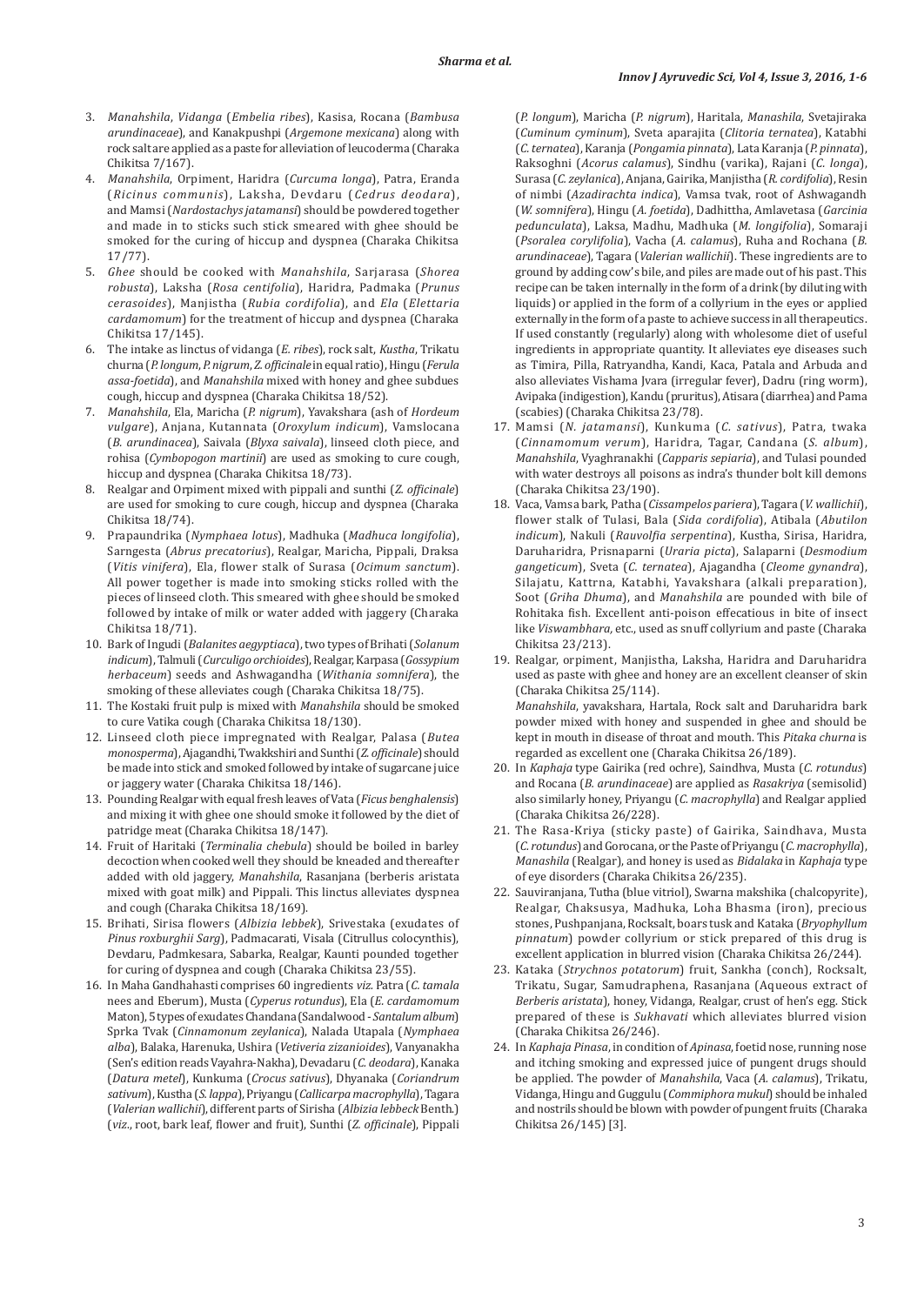### *Manahshila* **in** *Bhaishajya Ratnavali* **[16]**

| <b>Formulation</b>                                  | Therapeutic uses                           | Reference                                                  |
|-----------------------------------------------------|--------------------------------------------|------------------------------------------------------------|
| Shirishadyanjanam                                   | Murchha                                    | Iwara Chikitsa: 236                                        |
| Gadamurari Rasa                                     | Aamjvara                                   | Iwara Chikitsa: 559                                        |
| Kulavadhurash (Nasya)                               | Sannipata Jvara                            | Iwara Chikitsa: 597                                        |
| Mritothapano Rasa                                   | Unconscious                                | Iwara Chikitsa: 627-631                                    |
| Mritasanjiyani Rasa                                 | Unconscious                                | Iwara Chikitsa: 632-637                                    |
| Aghornrisingho Rasa                                 | Visuchi, Diarrhea                          | Iwara Chikitsa: 711-717                                    |
| Trailokyachintamani Rasa                            | Chronic Fever                              | Iwara Chikitsa: 780-786                                    |
| Kalaganibhairavo Rasa                               | Tridosa Jvara                              | Iwara Chikitsa: 772-779                                    |
| Badavaānalo Rasa (Brihat)                           | Sannipata Jvara                            | Iwara Chikitsa: 795-797                                    |
| Tridoshadavanal Kalmegha<br>Shreeprataplankesh Rasa | Sannipata Murchha<br>Sannipata             | Iwara Chikitsa: 833-834<br>Iwara Chikitsa: 839-857         |
| Shleshmakalanalo Rasa                               | Jirna Jvara, Shotha, Mandagni              | Iwara Chikitsa: 864-868                                    |
| Kalanalo Rasa                                       | Sannipata Jvara, Vata-Kapha Vicar          | Iwara Chikitsa: 869-874                                    |
| Rasaraj                                             | Astavidhajvara                             | Iwara Chikitsa: 913-917                                    |
| Parnakhandeshvara                                   | Fever                                      | Jwara Chikitsa: 925                                        |
| Jvarankush (Brihat)                                 | Sarva Jvara                                | Iwara Chikitsa: 949-955                                    |
| Mahajvarankush                                      | Vishama Jvara                              | Iwara Chikitsa: 956-959                                    |
| Ratnagiri Rasa                                      | Aantrik Jvara                              | Iwara Chikitsa: 962-964                                    |
| Chintamani Rasa (Brihat Dvitiya)                    | Sannipata Jvara, Vishama Jvara, Sirah Sula | Iwara Chikitsa: 1015-1019                                  |
| Jvarakalketu Rasa                                   | Ashta Jvara                                | Iwara Chikitsa: 1031-1032                                  |
| Chaturthkari Rasa<br>Shitari Rasa                   | Chaturthika Ivara<br>Visama Jvara          | Iwara Chikitsa: 1022-1025<br>Iwara Chikitsa: 1040-1043     |
| Jvarakunjaraparindro Rasa                           | Sarva Jvara                                | Iwara Chikitsa: 1070-1076                                  |
| Vidyaballabho Rasa                                  | Visama Jvara                               | Iwara Chikitsa: 1077-1079                                  |
| Vishamajvarantak Lauham (Prathmam)                  | Sarva Jvara, Shotha, Agnimandya            | Jwara Chikitsa: 1146-1150                                  |
| Mahabhravati                                        | Rasayan                                    | Grahani Roga Chikitsa: 321-333                             |
| Kasisadyatailam (Brihad)                            | Kshara Karma                               | Arsharoga Chikitsa: 204-206                                |
| Shilagandhaka Vatika                                | Arsha                                      | Arsharoga Chikitsa: 250-251                                |
| Bhaktivipak Vati                                    | Udara Roga                                 | Agnimandya Chikitsa: 158-163                               |
| Bhaktivipak Vati (Brihati)                          | Trodosaja Sula                             | Agnimandya Chikitsa: 164-166                               |
| Krimikasthanalo Rasa                                | Kriminasak (Vataj, Pittaj, Kaphaj)         | Krimiroga Chikitsa: 26-29                                  |
| Kitari Rasa<br>Krimihar Rasa                        | Udar Krimi Round Worm<br>Kriminasak        | Krimiroga Chikitsa: 34-35<br>Krimiroga Chikitsa: 44-45     |
| Krimivinasano Rasa                                  | Tridosaja Krimi Roga                       | Krimiroga Chikitsa: 40-43                                  |
| Vidanga Tailam                                      | Kriminasak                                 | Krimiroga Chikitsa: 76                                     |
| Rajmriganko Rasa                                    | Tridosaja Kshaya                           | Rajyakshma Chikitsa: 148-161                               |
| Kanakasundaro Rasa                                  | Rajyakshama, Rasayan                       | Rajyakshma Chikitsa: 188-194                               |
| Manahshiladi Dhuma                                  | Sarva Dosaja Kasa                          | Kasa Chikitsa: 44-45                                       |
| Manahshila Lipta Badari Patra Dhuma                 | Mahakasa Roga                              | Kasa Chikitsa: 46                                          |
| Marichadi Dhuma                                     | Sarva Dosaja Kasa                          | Kasa Chikitsa: 49                                          |
| Arkadi Dhuma                                        | Pancha Viddha Kasa                         | Kasa Chikitsa: 47-48                                       |
| Vrihadsendra Gutika<br>Lakshmivilasa Rasa           | Rasayana                                   | Kasa Chikitsa: 91-97<br>Kasa Chikitsa: 130-137             |
| Nityodaya Rasa                                      | Rasayana<br>Rasayana                       | Kasa Chikitsa: 146-153                                     |
| Shwasakuthar Rasa                                   | Swasa, Kasa                                | Hikka-Shwasa: 44-45 Chikitsa                               |
| Unmandabhaniani                                     | Apsmara, Unmada                            | Unmad Chikitsa: 31-34                                      |
| Unmandagajakeshari Rasa                             | Apsmara, Unmada                            | Unmad Chikitsa: 35-37                                      |
| Unmandagajankusha                                   | Unmada, Bhutounmada (Tridosa)              | Unmad Chikitsa: 38-40                                      |
| Bhutankusha Rasa                                    | Bhutounmada                                | Unmad Chikitsa: 46-51                                      |
| Chaturbhuja Rasa                                    | Apsmara, Ivara                             | Unmad Chikitsa: 52-57                                      |
| Manohadyanjam                                       | Apsmara, Unmada                            | Apasmara Chikitsa: 5                                       |
| Bhutabhairava Rasa<br>Vatakulantaka                 | Apsmara<br>Apsmara                         | Apasmara Chikitsa: 23-25                                   |
| Chandabhairava                                      | Apsmara                                    | Apasmara Chikitsa: 26-30<br>Apasmara Chikitsa: 31-33       |
| Navagraha Rasa                                      | Arsha, Vatavikar                           | Apasmara Chikitsa: 209-212                                 |
| Navaratnarajmriganka Rasa                           | Apsmara, Agnimandya                        | Vatavyadhi Chikitsa: 213-218                               |
| Vataraktantako Rasa                                 | Vata Rakta                                 | Vatarakta Chikitsa: 43-47                                  |
| Vijayabhairava Taila                                | Vata Vyadhi                                | Aamvata Chikitsa: 209-213                                  |
| Rathadi Varti                                       | Anah, Sula                                 | Udavartanah Chikitsa: 38                                   |
| Nageshwara Rasa                                     | Pandu Roga, Shotha                         | Gulma Roga Chikitsa: 88-90                                 |
| Mehavajra Rasa                                      | Mutrakrichha                               | Prameha Chikitsa: 94-97                                    |
| Meghanado Rasa                                      | Sarva Prameha                              | Prameha Chikitsa: 146-147                                  |
| Jalodarari Rasa Dvitiyah                            | Udar Roga                                  | Udara Roga Chikitsa: 79-81                                 |
| Mahavahi Rasa<br>Varishoshana Rasa                  | Udar Roga<br>Agnivardhaka                  | Udara Roga Chikitsa: 82-86<br>Udara Roga Chikitsa: 100-114 |
| Vidyadharo Rasa                                     | Gulma, Pleehavridhi                        | Pleehaykridroga Chikitsa: 74-75                            |
| Pleehasardulo Rasa                                  | Udara Roga, Sarva Jvara                    | Pleehaykridroga Chikitsa: 99-104                           |
| Yakritapleehari Lauham                              | Udara Roga, Sarva Jvara, Shotha            | Pleehaykridroga Chikitsa: 123-128                          |
| Mahamrityunjaya Lauham                              | Swasa, Kasa, Shotha, Udar Roga             | Pleehaykridroga Chikitsa: 136-143                          |

(*Contd*...)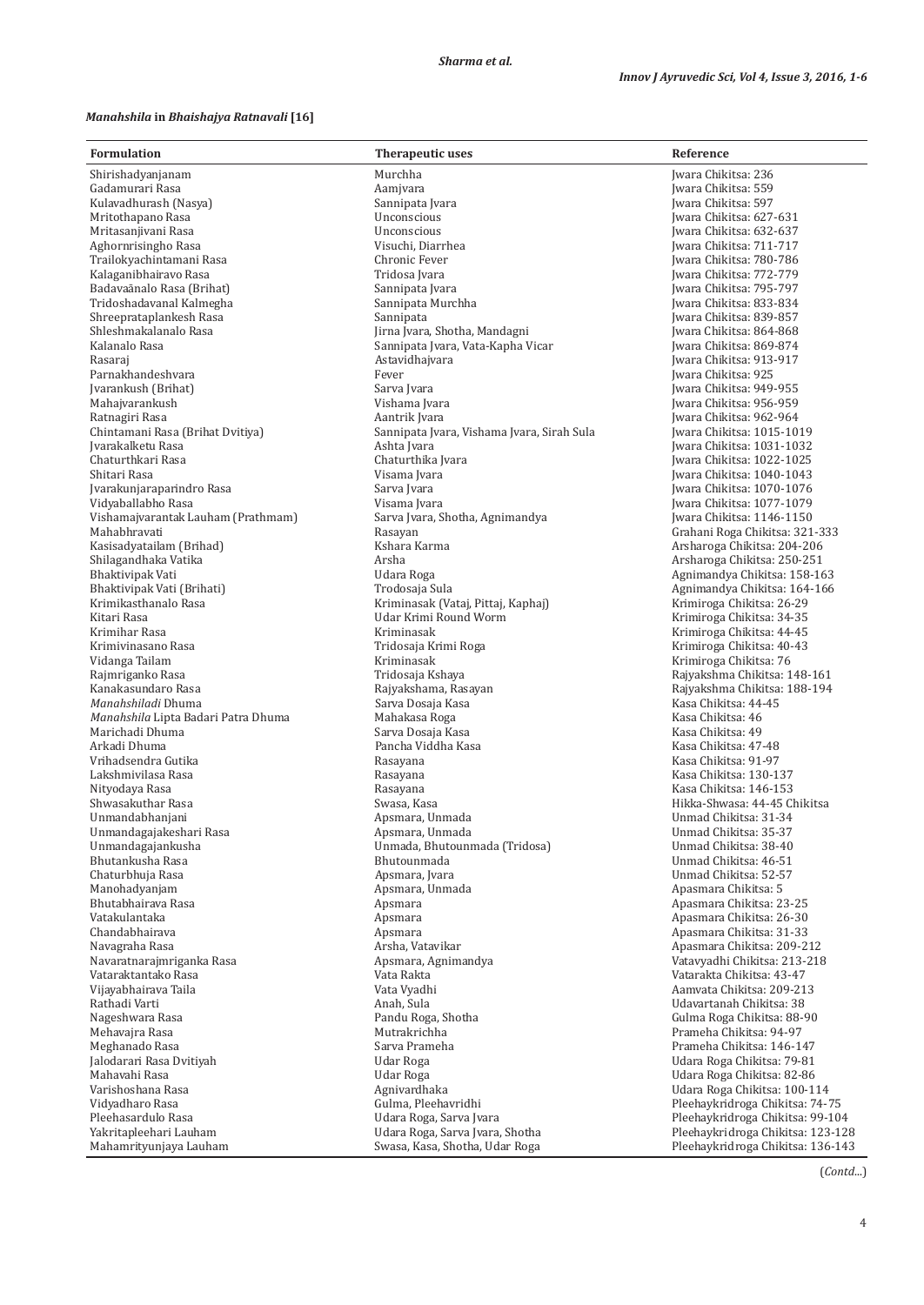| <b>Formulation</b>           | <b>Therapeutic uses</b>    | Reference                         |
|------------------------------|----------------------------|-----------------------------------|
| Bhaktotariya Churna          | Aam Vata, Gulma            | Vridhiroga Chikitsa: 59-64        |
| Shlipadagajakeshari          | Shleepada, Pleeha Vridhi   | Shlipadachikitsa: 27-29           |
| Varnarakshasa Tailam         | Sarva Varna Hara           | Varnashotha Chikitsa: 71-73       |
| Brihada Varnarakshasa Tailam | Kushtha, Vata Rakta        | Varnashotha Chikitsa: 74-78       |
| Savarnakarne Yoga            | Agnidagdha                 | Sadyovarna Chikitsa: 13-17        |
| Mahataleshyara Rasa          | Kushtha                    | Kushtharoga Chikitsa: 111-114     |
| Kachchhu Rakshasa Taila      | Rakta Vikara               | Kushtharoga Chikitsa: 267-271     |
| Aaragvadha Taila             | Shwitra                    | Kushtharoga Chikitsa: 275         |
| Adityapak Taila              | Pama                       | Kushtharoga Chikitsa: 280         |
| Kushtha Rakshasa Taila       | Sarva Kushtha Hara         | Kushtharoga Chikitsa: 294-298     |
| Kushthakalanal Taila         | Vatika Kushtha             | Kushtharoga Chikitsa: 292         |
| Marichadya Taila             | Sarva Kushtha Hara         | Kushtharoga Chikitsa: 301         |
| Marichadya Taila Brihata     | Varna, Pama, Dadru         | Kushtharoga Chikitsa: 303-311     |
| Rudra Taila                  | Charma Roga                | Kushtharoga Chikitsa: 328-336     |
| Mahatrinaka Taila            | Tvacha Vikara              | Kushtharoga Chikitsa: 338-344     |
| Sarvatobhadra Rasa           | Sarva Roga                 | Masurika Chikitsa: 57-58          |
| Kunkumadya Taila             | Nilkadi Roga               | Kshudraroga Chikitsa: 121-124     |
| Pitaka Churna                | Kantha Roga                | Mukharoga Chikitsa: 94-96         |
| Saptamrita Rasa              | Mukha Roga                 | Mukharoga Chikitsa: 126           |
| Chaturmukha Rasa             | Danta, Mukha Roga          | Mukharoga Chikitsa: 127-128       |
| Varnashukrahari Varti        | Netra Roga                 | Netraroga Chikitsa: 73            |
| Shankhadyanjana              | Timir                      | Netraroga Chikitsa: 78-79         |
| Nimesha Chikitsa             | Netra Roga                 | Netraroga Chikitsa: 155           |
| Sukhavati Varti              | Netra Roga                 | Netraroga Chikitsa: 187           |
| Chandrodaya Varti            | Netra Roga                 | Netraroga Chikitsa: 189-191       |
| Tryayushan Varti             | Kaphaja Netra Roga         | Netraroga Chikitsa: 201           |
| Muktadi Mahanjana            | Netra Roga                 | Netraroga Chikitsa: 213-215       |
| Nayanshonanjan               | Timir                      | Netraroga Chikitsa: 216-217       |
| Rasasardul                   | Sutika, Shotha, Aruchi     | Sutikaroga Chikitsa: 80-85        |
| Mahabhra Vati                | Sutika Roga, Pandu, Shotha | Sutikaroga Chikitsa: 86-90        |
| Mahabhra Vati (Dwitiya)      | Sutika                     | Sutikaroga Chikitsa: 91-92        |
| Sutikabharan Rasa            | Sutika Roga                | Sutikaroga Chikitsa: 112-116      |
| Hingwadi Dravya Siddha Sneha | Unmada, Apsmara            | Sutikaroga Chikitsa: 174-180      |
| Bhimarudra Rasa              | Visha Hara                 | Visharoga Chikitsa: 53-56         |
| Trailokyachintamni           | Rasayana                   | Rasayana: 136-143                 |
| Kamagrisandipana             | Rasayana                   | Vajikarana: 143-145               |
| Pitantaka Rasa               | Pandu, Arsha               | Pitta Roga Chikitsa: 13-16        |
| Mahasleshma Kalanal Rasa     | Sannipataj Roga            | Kapha Roga Chikitsa: 14-18        |
| Pamari Lepa                  | Pama                       | Athanubhutayoga Chikitsa: 203-206 |
| Rasadi Lepa                  | Pama                       | Athanubhutayoga Chikitsa: 207-209 |

#### **CONCLUSION**

Literature review of classical text like *Bhaishajya Ratnavali* and *Brihatrayi* revealed that *Manahshila* were used to treat many pathological manifestations since very long ago. Although the utilization of metals and minerals in therapeutics was amplified after the development of *Rasashastra,* roots of this science can be traced back to *Brihatrayi*. *Charaka* advocated formulations of *Manahshila* in certain pathological lesions concerning skin, whereas *Brihatrayi* categorized *Manahshila* under the group of *Parthiva Dravya*. *Manahshila* are used in different forms such as *Lepa*, *Anjana*, *Dhooma*, and *Churna* and *Taila*. The formulations of *Manahshila* are suggested in the treatment of many diseases like eye, skin, respiratory tract and oral cavity, etc. This information available in classics makes clear that *Manahshila* have special role in different medical conditions. In Ayurvedic pharmacopoeia, they have made their exclusive place and became essential part of Ayurvedic therapeutics. The formulations of arsenicals are safely used in Ayurvedic therapeutics. Various published reports revealed that when these minerals are transformed into medicines sternly adhering to the classical guidelines specified in ancient texts, they are devoid of any toxicity. Present research work evidently reflects that *Manahshila* are safely used in Ayurveda in different dosage form to treat different disease condition. These classical confirmations are ultimate evidence for their efficacy and safety as they are clinically tested since ages without any perceptible side effects. So that mere occurrence of heavy metals in Ayurvedic drug is not adequate to say that Ayurvedic formulations are toxic. Being used for over a long period, these medicines are recognized as safe, which is the ultimate proof for their non- toxic advantageous effects. But precautions should be taken to avoid any harmful effects resulting from their use in therapeutics. To evaluate actual safety and therapeutic efficacies in respective conditions well intended pre-clinical and clinical studies also can be designed. This work is expected to be suitable for referring the utilization of arsenicals emphasized in *Brihatrayi* and reduces the sternous efforts of researchers to gather information. This also emphasizes the frequency of arsenicals used in diverse conditions since ancient days of civilization.

#### **REFERENCES**

- 1. *Charaka Samhita*, Ayurveda Dipika Commentary by Chakrapanidutta, Chaukhambha Surbharati Prakashan, Varanasi, Reprint, Sutra Sthana 1/68. 2000. p. 20.
- 2. Reddy KR. Ocean of Ayurvedic Pharmaceutics. 1<sup>st</sup> ed. Varanasi: Chaukhambha Sanskrit Bhawan; 2007. p. 225-6.
- Agnivesa, *Charaka Samhita*, Commentary by Shastri Kashinath. 1<sup>st</sup> ed. Varanasi: Chaukhamba Sanskrit Academy; 1991.
- 4. Sushruta, *Sushruta Samhita*, Commentary by Shastri Ambika Dutta. 1st ed. Varanasi: Chaukhamba Sanskrit Sansthan; 1987.
- 5. Vagbhata, *Astanga hrdaya*. In: Bhisagacarya Vaidya Hari Shastri, editor. 8th ed. Varanasi: Chaukhamba Orientalia; 1998.
- 6. Sharangdhracarya, *Sarangadhara Samhita*, edited by Srivastava Shailja. 2nd ed. Varanasi: Chaukhamba Orientalia; 1998.
- 7. *Rigveda*, Commentary by Vishva Bandhu. 1st ed. Hoshiarpur: Vishveshvaranand Vedic Research Institute; 1965.
- Atharvaveda, Commentary by Bandhu Vishva. 1<sup>st</sup> ed. Hoshiarpur: Vishveshvaranand VedicResearch Institute; 1960.
- 9. *Vrddhajivaka, Kashyapa Samhita* or *Vrddhajivakiya Tantra*. In: Tiwari PV, editor. 1st ed. Varanasi: Chaukhamba Visvabharti; 1996.